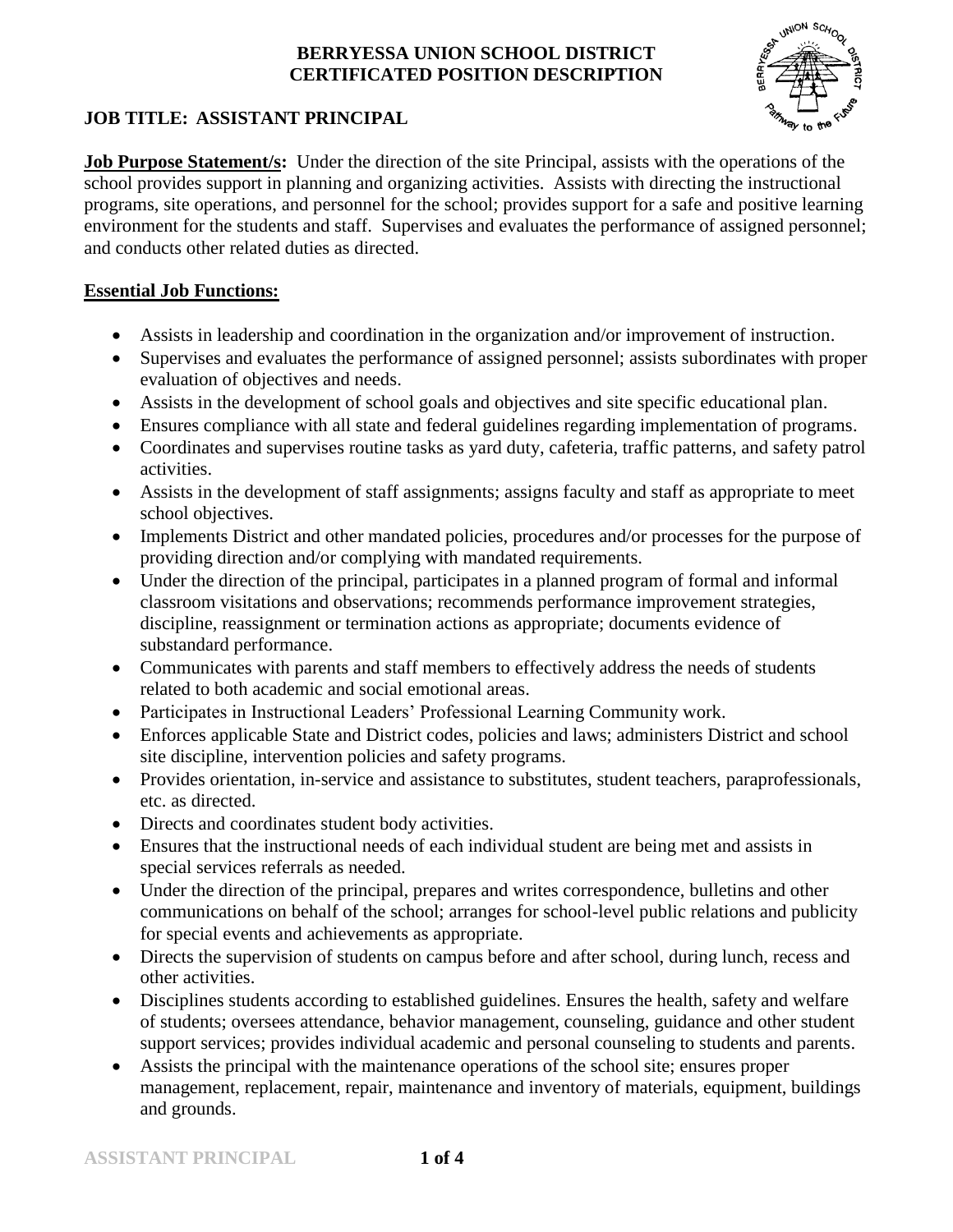

# **JOB TITLE: ASSISTANT PRINCIPAL**

- Attends, conducts and chairs a variety of meetings with faculty, parents and community representatives; responds to and resolves parent, student and staff complaints.
- Performs other related duties as assigned.

### **Job Requirements – Qualifications**

*To perform this job successfully, an individual must be able to perform each essential duty satisfactorily. The requirements listed below are representative of the knowledge, skill, and/or ability required. Reasonable accommodations may be made to enable individuals with disabilities to perform the essential functions.*

### **Education and Experience Requirements:**

- Master's Degree from an accredited College or University
- Must possess a valid California Administrative credential.
- A minimum of three years of successful experience in education (teaching experience preferred).
- Must have experience with diverse student and community populations.

### **Knowledge and Abilities:**

### **KNOWLEDGE OF:**

- Curriculum and Instruction.
- Legal mandates, applicable sections of the Education Code, District policies and regulations, general labor relations, laws, practices and procedures and financial and statistical record-keeping techniques.
- Principles, trends, methods, strategies, practices and procedures pertaining to classroom and organization management.
- California Standards for the Teacher Profession and the California Standards for Educational Leaders.
- General education, categorical programs and laws, codes, rules and regulations related to areas of responsibility.
- Modern data management, storage and retrieval systems.
- Effective communication and public and employee relations strategies, methods and techniques.
- Effective classroom and instructional practices.

### **ABILITY TO:**

- Work in a fast-paced environment with frequent interruptions.
- Plan, organize, direct and manage a school campus.
- Analyze organizational problems, develop alternative solutions and make/recommend sound and timely decisions.
- Assure compliance with applicable district policies, regulations, rules and procedures and State and Federal laws, codes and regulations.
- Maintain confidentiality of records and privileged communications
- Communicate effectively both orally and in writing including preparation and delivery of oral presentations.
- Accurately interpret and administer legal mandates, policies, regulations and negotiated agreements.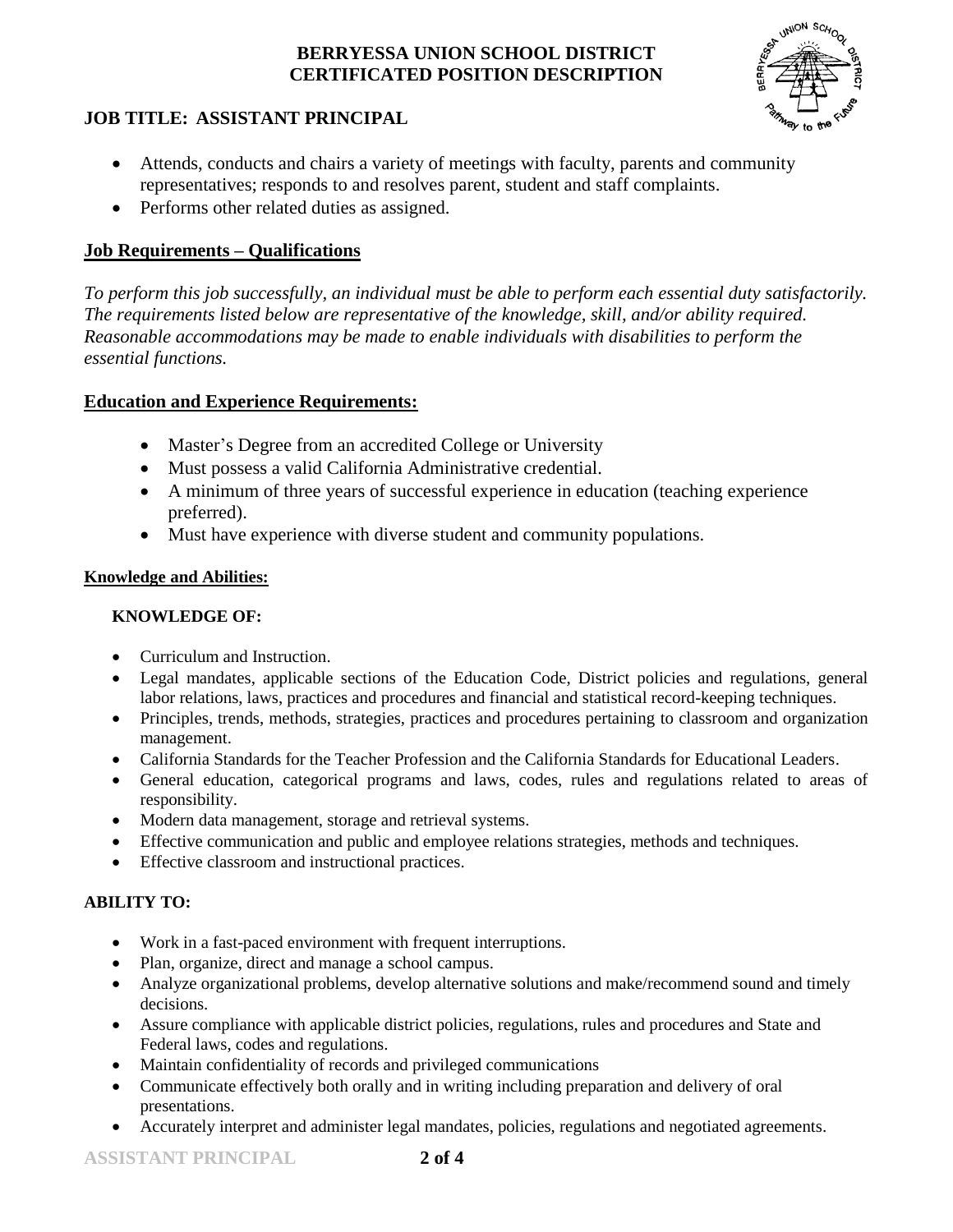

### **JOB TITLE: ASSISTANT PRINCIPAL**

- Read, interpret, apply and explain rules, regulations, policies and procedures.
- Ability to establish and maintain effective relationships with a wide variety of groups and individuals.
- Train, supervise and evaluate assigned staff.
- Prepare, administer and monitor assigned budgets.
- Maintain current knowledge of program rules, regulations, requirements and restrictions.
- Analyze situations accurately and adopt an effective course of action.
- Work independently with little direction.
- Meet schedules and timelines.
- Operate a computer terminal to enter data, maintain records and generate reports.
- Plan, coordinate and provide staff training.
- Provide leadership and stability for continuity of services.
- Drive a vehicle to carry out duties and responsibilities of the position.

#### **Working Conditions:**

#### **ENVIRONMENT:**

*The work environment characteristics here are representative of those an employee encounters while performing the essential functions of this job. Reasonable accommodations may be made to enable individuals with disabilities to perform the essential functions.*

- Indoor
- Office environment
- Subject to driving to off-site locations to conduct work.
- $\bullet$

The noise in these environments is quiet to loud depending upon the activity in the particular part of the day.

### **PHYSICAL DEMANDS:**

*The physical demands described here are representative of those that must be met by an employee to successfully perform the essential functions of this job.* Reasonable *accommodations may be made to enable individuals with disabilities to perform the essential functions.*

 Hearing and speaking to exchange information in person and on the telephone; seeing to read, prepare, and proofread documents, perform assigned duties; sitting for extended periods of time; dexterity of hands and fingers to operate a computer keyboard and other office equipment; kneeling, bending at the waist, and reaching overhead, above the shoulders and horizontally, to retrieve and store files and supplies; lifting light objects.

#### **Licenses, Certifications, Bonding, and/or Testing Requirements:**

- Criminal Justice Fingerprint Clearance
- Valid California Driver's License
- Tuberculosis Clearance